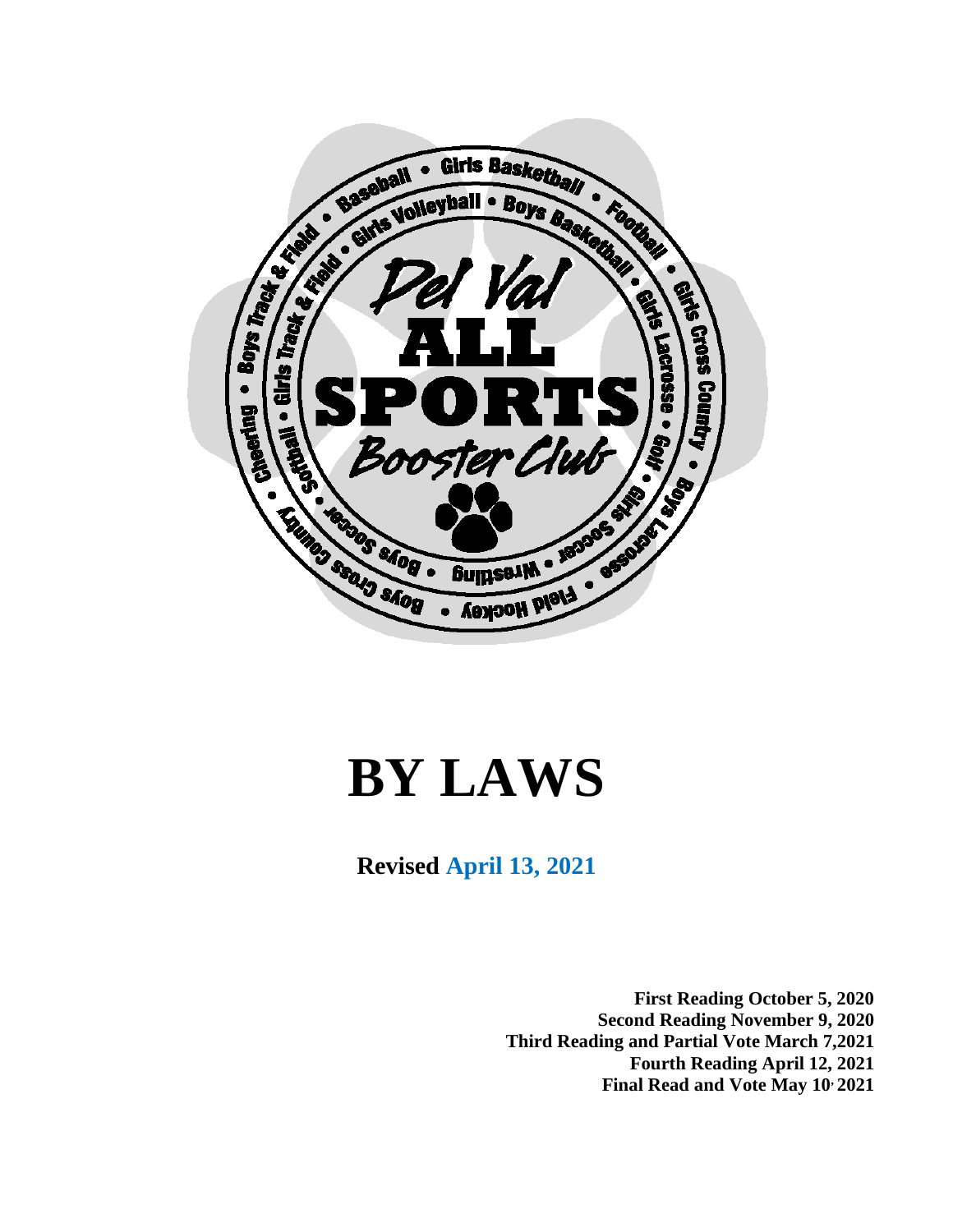# **Article I – Name**

The name of this organization shall be **"Del Val All Sports Booster Club"**

## **Article II – Purpose / Organization**

- A. The purpose of this organization shall be:
	- To provide recognition and support for all athletes, statisticians, coaches and trainers participating in a Board of Education recognized Delaware Valley Regional High School athletic program.
	- To foster sportsman-like conduct and attitude at all athletic and Booster Club events.
	- To promote spirit, enthusiasm and community pride for the athletic programs.
- B. The organization shall be operated as a **501(c)3** non-profit organization with tax exempt status. No member or officer shall receive any payment from the organization with the exception of reimbursement for expenses incurred as the result of relevant activities authorized by the organization or its By-Laws.
- C. With the verbal agreement of at least two other officers, the organization gives its President the authority to act on behalf of the organization to take necessary actions to further the purpose of the organization. This decision shall not alter the intent and purpose of the organization as outlined by these by-laws and the outcome of this decision shall be added to the minutes of the next meeting. In the event monies need to be spent, a monetary cap of \$250.00 shall apply.

# **Article III - Membership**

- A. Any person interested in furthering the aims of the organization may become a member upon payment of the annual dues set forth at the last meeting of the previous year.
- B. The Secretary will keep a membership attendance roster to be present at every regular meeting and events. To be a member in good standing one must:
	- Pay annual dues.
	- Attend at least 50% of all Booster Club activities. (this includes meetings, football games, outside sales events, school sales events, etc.)

# **Article IV – Officers**

- A. The Executive Board officers of this organization are to be elected annually at the May meeting and will assume responsibilities immediately after the meeting. They are:
	- **President**
	- Vice President
	- Secretary
	- Treasurer
	- Financial Correspondent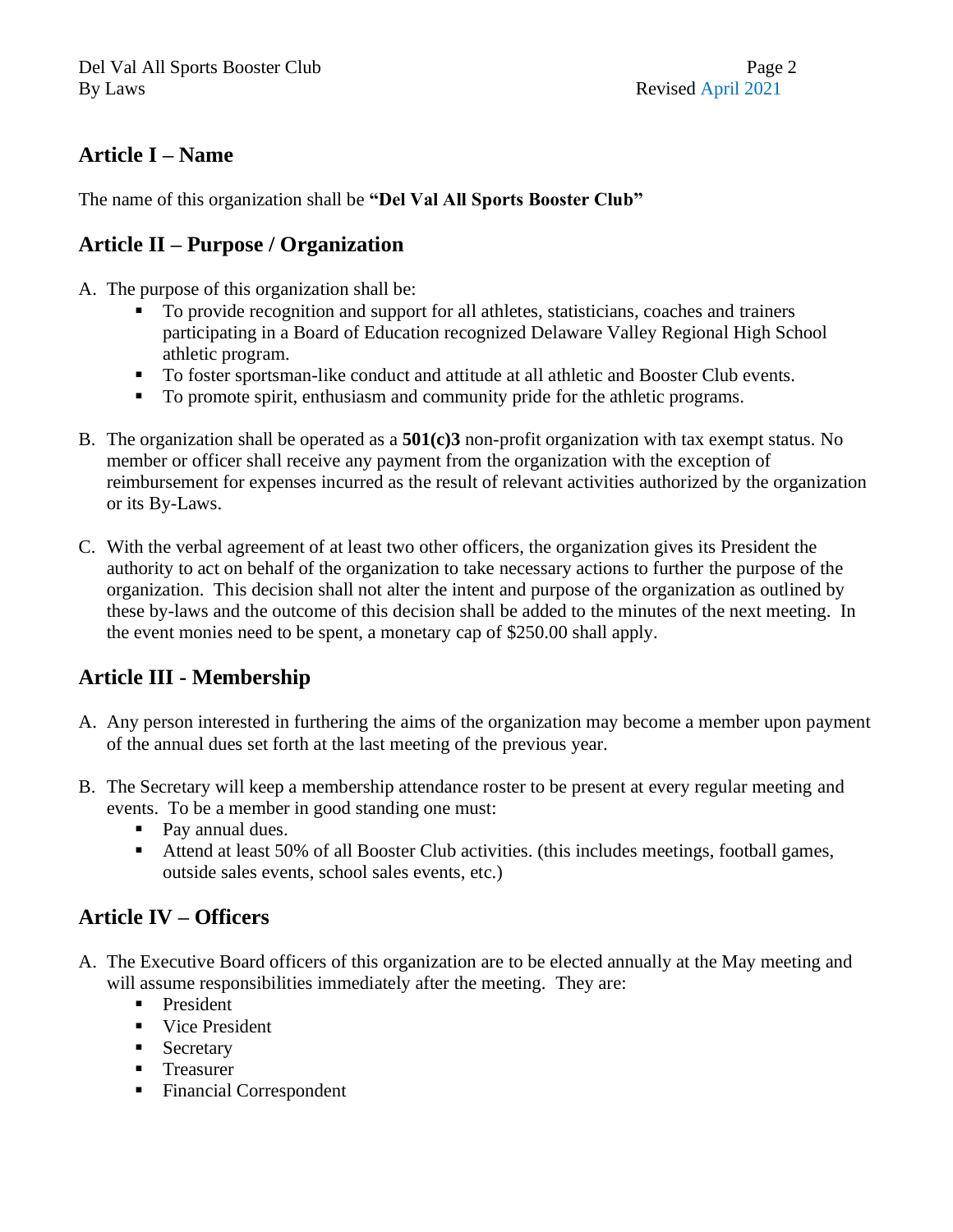- B. The Executive Board duties include but are not limited to:
	- Fill any vacancy of an officer or chairperson through appointment and making every effort possible to fill all officer positions with separate individuals. No one individual is allowed to hold two Executive Board member positions.
	- Orderly management of the business affairs and meetings of the organization.
	- Attend Executive Board meetings upon the request of the President, given reasonable notice.
	- Create committees as needed.
	- Attend Delaware Valley High **Regional** School Board of Education meetings upon request given reasonable notice.
	- Maintain Delaware Valley High **Regional** School Board of Education approved club status in good standing.
- C. The officers and appointed chairpersons shall attend 75% of the scheduled meetings. If they do not, they may be asked to resign their position.
- D. Duties of Officers:
	- 1. The **President** shall:
		- **•** Preside over all meetings of the organization and of the Executive Board.
		- Have the power to appoint special committees, as they are needed.
		- Have active management of the organization.
		- Carry out the orders of the Executive Board, Chairpersons and general members.
		- Rule out all discussions that do not relate to the stated purpose of the organization.
		- **Exercise 1** Insure that parliamentary procedure in accordance with Robert's Rules of Order, are followed for all motions, discussions and votes.
		- Have the authority to sign checks at the unavailability of the Treasurer.
		- Be responsible for checking the organization's mail box in the Director of Athletics office.
		- $\blacksquare$  Be responsible for obtaining and/or maintaining required licensing, insurance, etc. as required by State and / or Federal Law and / or Delaware Valley **Regional** High School Board of Education
	- 2. The **Vice President** Shall:
		- In the absence of the President, perform the President's duties.
		- Assist in all functions of any or all officer positions.
		- **Be responsible for obtaining and /or maintaining required licensing, permits, etc. as** required by State and / or Federal Law and / or Delaware Valley **Regional** High School Board of Education for all gaming.
		- In charge of organizing and ordering of Pens and roses for senior night activities.
		- In charge of maintaining, promoting, and ordering of Bricks.
	- 3. The **Secretary** shall:
		- Keep a permanent record of all monthly meetings of the organization and the Executive Board.
		- Maintain a permanent record of membership attendance at all meetings/events of the organization and Executive Board.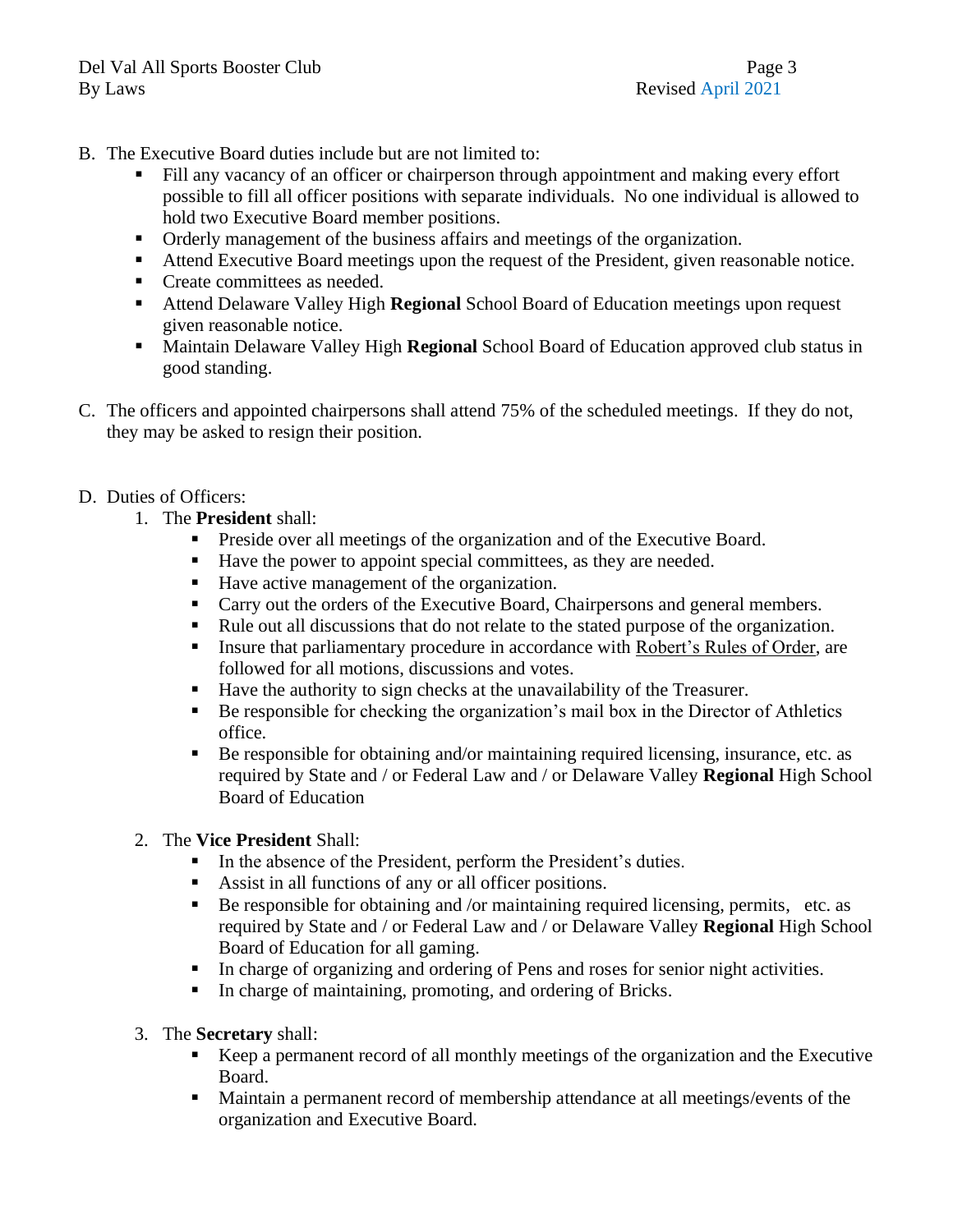#### Del Val All Sports Booster Club Page 4 By Laws Revised April 2021

- Insure that all current and necessary club information including but not limited to the membership form is included in the summer mailing packet created by the organization.
- Maintain a current membership list
- Be responsible for correspondence which includes updating and sending out the sign up genius notifications, send out a reminder e-mail 5 days prior to our monthly meeting, and email any special events
- Be responsible for updating the website
- 4. The **Treasurer** shall:
	- Receive and be responsible for all funds belonging to the organization.
	- Pay outstanding bills with proper documentation / receipt(s) attached.
	- Keep an itemized account of receipts and expenditures.
- 5. The **Financial Correspondent** shall:
	- Prepare a Treasurer's Report based on reconciliation of the bank account. The financial report will reflect all transactions that occurred from the first day of the preceding month until the last day of the preceding month. The report will contain sports subaccounts and earmarked accounts, and dedicated monies approved by vote at the monthly meetings. Treasurer's report shall be submitted to the President in advance prior to the monthly meeting for adequate review and questions.
	- The Financial Correspondent will make all records available upon request for reporting and audit purposes (if necessary) by the Delaware Valley High School Board of Education, Del Val All Sports Booster Club Executive Board, New Jersey State Regulatory Agencies and Federal IRS regulations
	- Report any discrepancies to Executive Board members at each monthly meeting.
	- The Financial Correspondent will file necessary financial information with appropriate taxing authorities at year end.
	- Reconcile the monthly bank statement. Report any discrepancies to Executive Board members at each monthly meeting. Provide written statement with Treasurer's Report that monthly bank statement is reconciled

# **Article V – Committees**

- 1. **Spirit Wear Committee**
	- Chairperson (s) serves a 1 year term.
	- Be responsible for ordering, delivering and collecting money for sports clothing and spirit items sponsored by the club.
	- All monies collected are to be delivered to the Treasurer within 10 (ten) business days of the event for proper documentation in the Treasurer's Report.
	- All expense receipts are to be delivered to the Treasurer within 10 (ten) business days of the event they are incurred for proper documentation in the Treasurer's Report as well as Executive Board approval for payment. No receipt, no reimbursement.
	- Keep open communication with the Executive Board.
	- Coordinate and communicate with sport specific coaches to fulfill team clothing needs.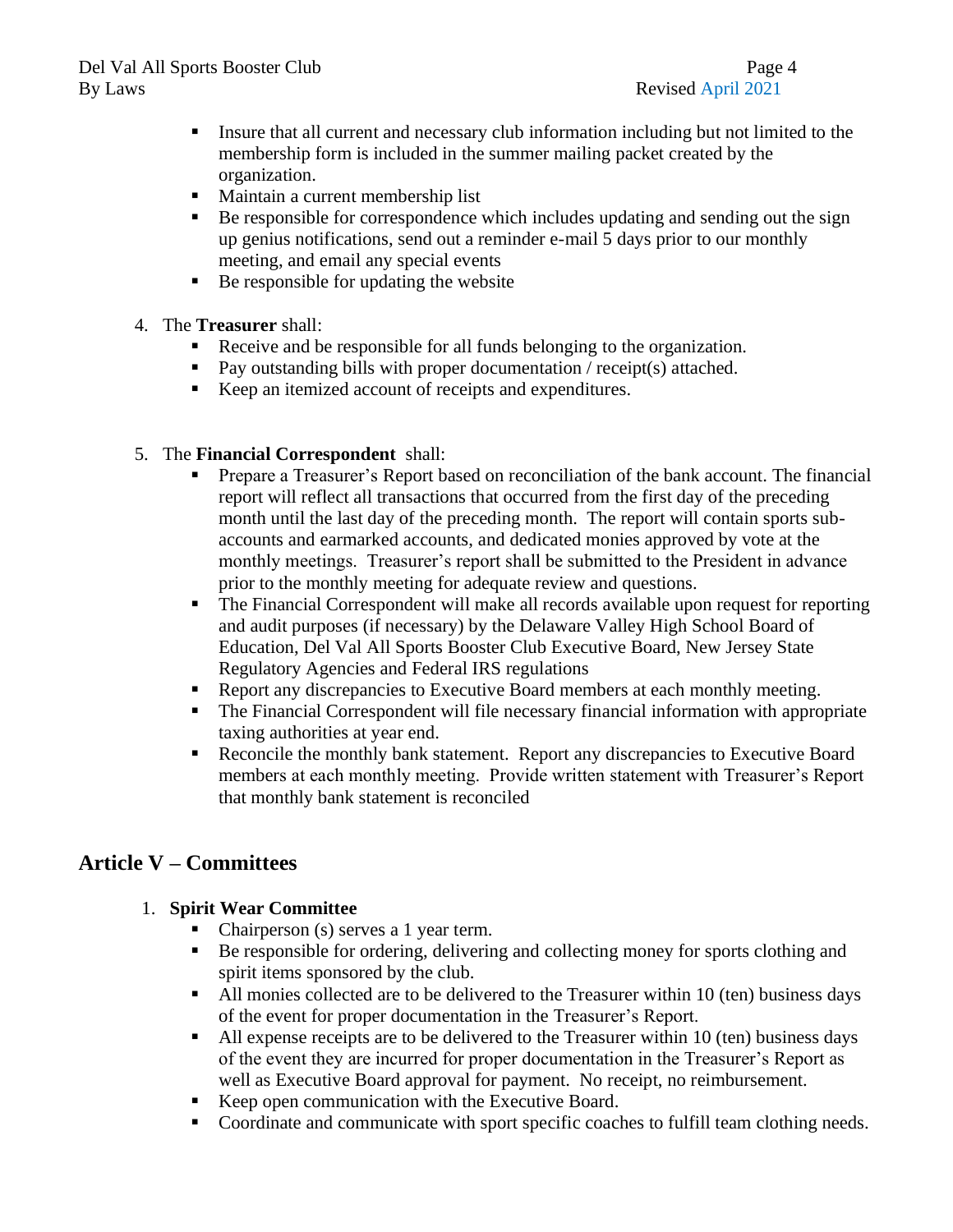#### 2. **Nominating Committee**

The nominating committee will consist of *at least two* members in good standing who are not current Executive Board members or running for a position. Volunteers will be taken from the floor during the monthly meeting in April. They will present a slate of nominees for office at the monthly meeting in May.

#### 3. **Scholarship Committee**

▪ The scholarship committee will consist of *at least three* members in good standing who do not have a child who is under consideration for a scholarship to alleviate any appearance of improprieties**.**

## **Article VI – Sport Representatives**

- A. Sport Representatives act as liaisons to the Del Val All Sports Booster Club for a recognized sport and must be an active member of the organization.
- B. Duties of the Sport Representatives include but are not limited to:
	- Senior Recognition: Report to the Del Val All Sports Booster Club with the scheduled date and number of senior participants (including statisticians/managers/athletic trainers) that will be recognized.
	- Two weeks prior to senior night please contact the vice President for your individually wrapped single yellow roses being ordered from ShopRite of Flemington or Clinton prior to scheduled date and picked up for the event. Prior to pick up acquire a prepared discount letter from Vice President (along with pens) to be presented to cashier at time of purchase. The Booster club will only reimburse you for the set fee per rose, if you do not submit paperwork to get discount and not pay sales tax you will be responsible for difference.
	- Submit receipt of purchase to the Del Val All Sports Booster Club for reimbursement.
	- Correspond with the Del Val All Sports Booster Club Executive Board as appropriate.
	- Report at the regular monthly meetings all team records (Varsity, JV and Freshmen) and other noteworthy information. If a Sport Representative is unable to attend a monthly meeting, the information is to be submitted via email or telephone to an Executive Board member prior to the meeting. The information will then be presented on their behalf.
	- **Responsible for communicating and confirming with the Vice President of any** required licensing, permits, insurance etc. that are in effect for each fund raising activity.

## **Article VII – Election of Officers**

A. The election of all officers shall be by ballot at the regular meeting in June. If unopposed, open voting is permitted. The Recording Secretary shall receive, count and record all votes.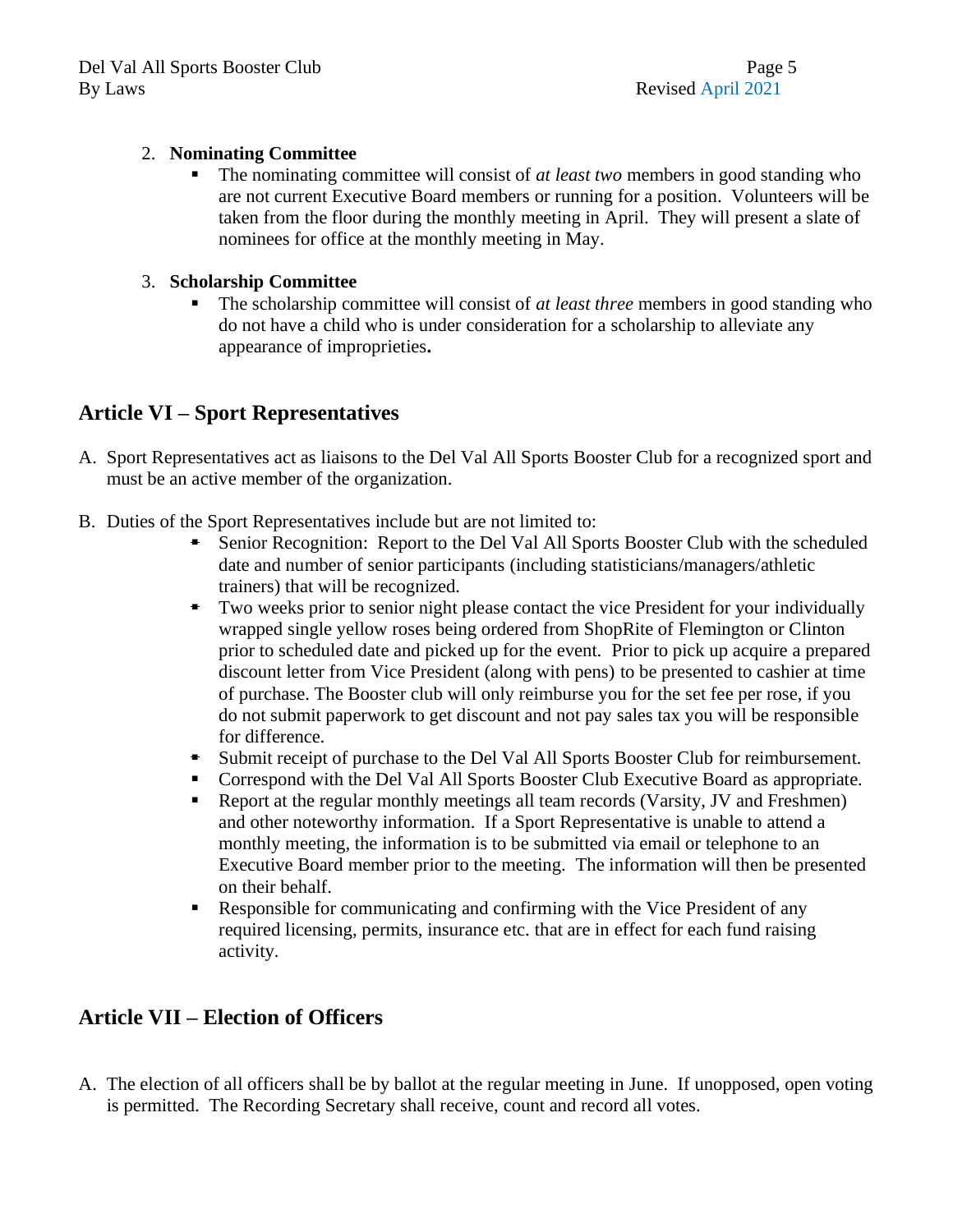- B. Upon election of new officers for the upcoming year, a review of the Del Val All Sports Booster Club By-Laws must be completed, approved and signed in accordance with Article IX of these By-Laws no later than January of the current school year.
- C. The election of President and Secretary and Financial correspondent shall be held on odd years from the election of Vice President and Treasurer on even years.
- D. No officer shall hold more than (1) elected office at a time.

# **Article VIII – Voting Member**

Anyone in attendance who has paid membership dues shall be a voting member.

## **Article IX – Meetings**

- A. Meetings shall be held at Delaware Valley High School on the second Monday, (or other pre-selected day), of each month from September through June. Email reminders of meetings will be sent to all members.
- B. A reorganization meeting shall be held by the June meeting.
- C. Quorum will be met for all meetings when at least three Executive Board officers are in attendance.
- D. The following shall be the suggested order of business:
	- 1. Call to Order
	- 2. Flag Salute
	- 3. Secretary's Report
	- 4. Financial Reports
	- 5. Committee Reports
	- 6. Sports Representative Reports
	- 7. Old Business
	- 8. New Business
	- 9. Adjournment

# **Article X – Amendments**

**EXECUTE:** Amendments and changes to the Del Val All Sports Booster Club By-Laws and policies may be made by a two-thirds majority vote of members present provided the proposed amendment or revision has been presented at two previous general meetings.

# **Article XI – Policies**

- A. Fundraising & Distribution of Monies
	- 1. General fundraisers include but are not limited to: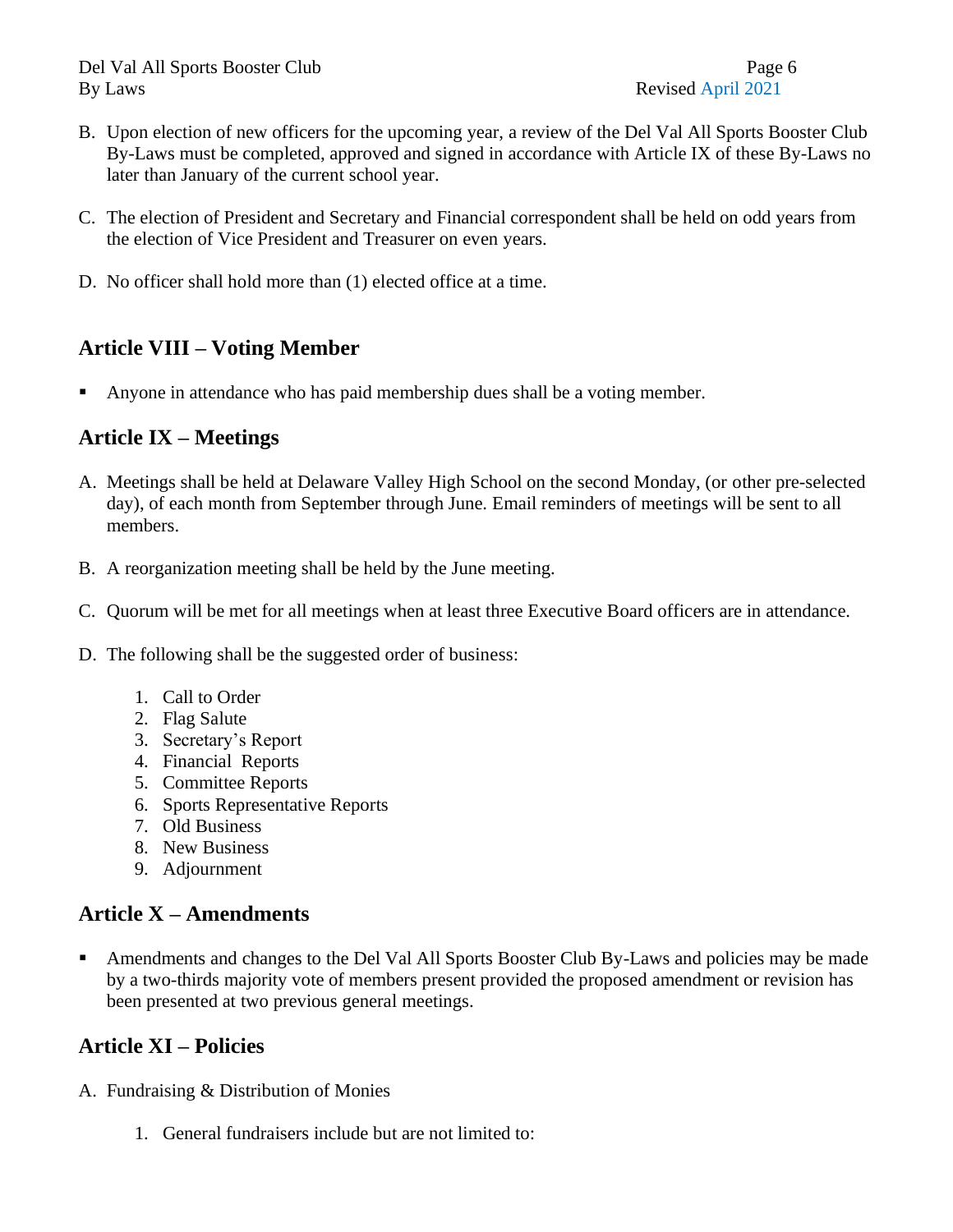- Spirit items and clothing sales.
- Sport programs, publications, advertisements and sales.
- Membership dues as pre-determined annually by the general membership.
- 2. General funds are for, but are not limited to the following:
	- 1. Senior recognition for each varsity sport.
	- 2. Awards and scholarships as determined annually by the general membership.
	- 3. Operational expenses.
	- 4. Del Val blankets to graduating seniors who have earned a varsity letter in at least one sport in their senior year or played a unified sport. Upon discretion of the Executive Board special circumstances may be voted on.
- 3. Profits from specific fundraisers may be earmarked for special projects or events. These projects may be coordinated by the general membership or by groups representing a specific sport.
- 4. The Del Val All Sports Booster Club will assume responsibility for obtaining permits and facility use forms for fundraising events conducted by the Del Val All Sports Booster Club or members in good standing, representing the club. The Del Val All Sports Booster Club will collect, deposit and disperse all monies associated with such projects and maintain accurate records and reported at the regular monthly meetings.
- B. Games of Chance
	- 1. The Del Val All Sports Booster Club will reapply every 2 years for its state game of chance license and maintain a separate checking account for such purpose. Monies received shall be earmarked for the specific team sport which conducted the game of chance.
	- 2. All sports teams/organization wishing to use the games of chance license for a fundraising event must adhere to the following policies.
		- Submit intended date(s) and usage at least 60 days prior to event.
		- An executive board member and/or appointed active member must be present at the event. This person(s) will act as the conductor of the games of chance.
	- 3. The Del Val All Sports Booster Club will complete all necessary paperwork and submit all documentation to the appropriate municipality by their required deadline. Upon the township's approval, a mandatory 15-day waiting period occurs prior to receipt of certificate issuance.
	- 4. Double tickets will be sold at the following prices: 1 for \$1 or 10 for \$5. The seller/buyer/winner all must be 18 years or older to participate.
	- 5. All monies shall be counted by 2 members and divided equally in half.
	- 6. The winning ticket will be drawn with winner announced and ticket verified. Winner will receive one half of the gross amount.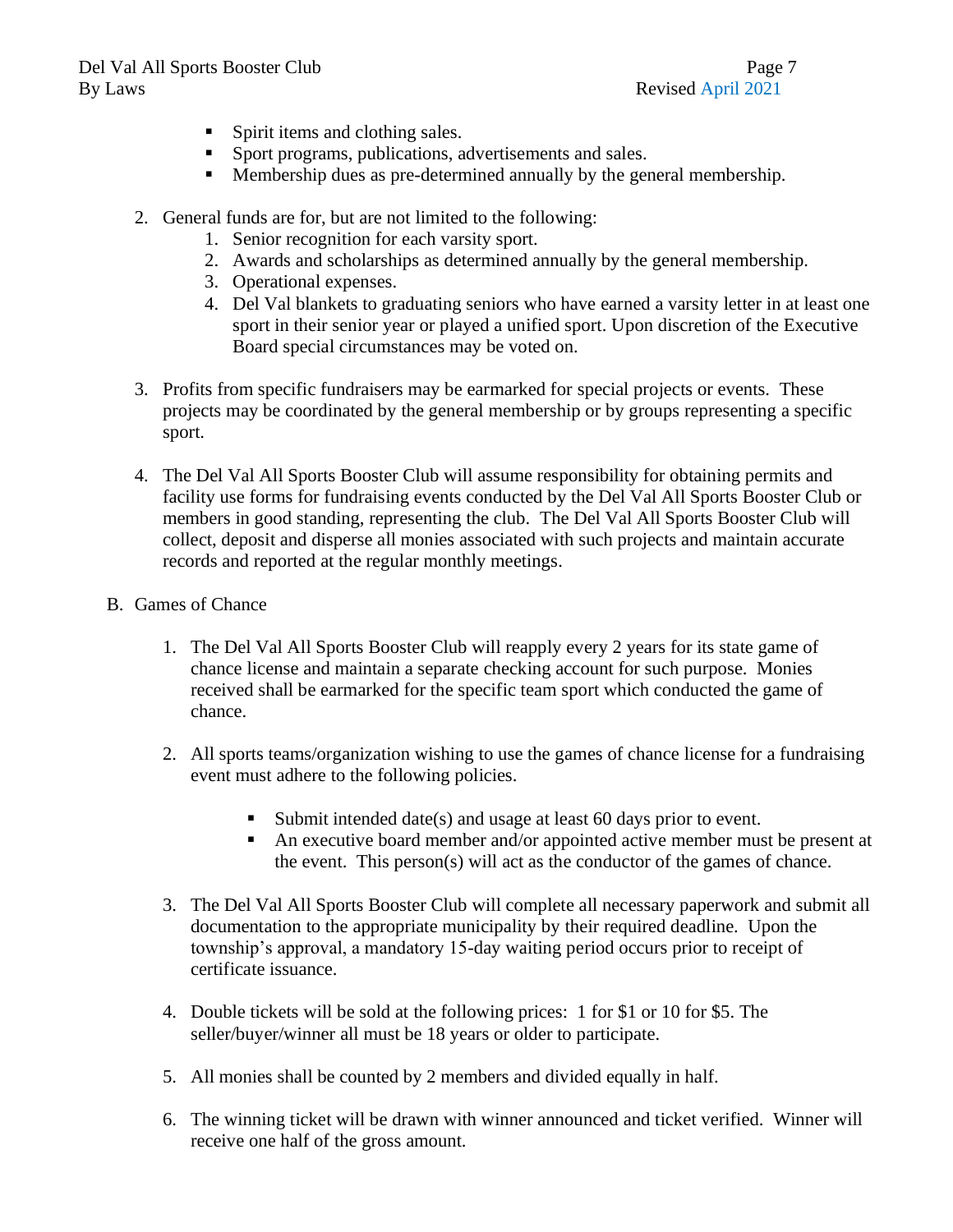- 7. Sport teams/organization conducting games of chance are subject to a processing fee made payable to the DVASBC to be determinded after reviewing the scope of the request. All supplies needed to conduct the games of chance will be purchased by the team/organization themselves. All teams/organizations are responsible for state fees and licensing fees for special events (ex. Games of chance, tricky tray, raffles, casino night).
- C. Awards and Scholarships
	- 1. The Del Val All Sports Booster Club will award up to four (4) scholarships each year to graduating senior varsity athletes (senior statisticians are not eligible). The value of the scholarship is not to exceed \$500.00 each. The monies available to the Del Val All Sports Booster Club will govern the number and dollar amount of the awards, and may change yearly as voted on at a monthly meeting.
	- 2. To receive a scholarship award offered by the Del Val All Sports Booster Club, the applicant must:
		- 1. Have been an athlete on a recognized varsity team during his/her senior year and intend to play sports in college.
		- 2. Have a parent or guardian who has been an active member in good standing during the student's senior year. To be a member in good standing one must:
			- A. Pay Annual Dues

B. Attend at least 50% of all Booster Club activities. (this included meetings, football games, outside sales events, school sales events, etc.)

- 3. Has not been placed on academic probation or violated the Delaware Valley Regional High School Student Conduct Code and / or Student Co-Curricular Code.
- 4. Students must fill out the school scholarship application form and submit it by the deadline to be considered.
- 3. If the above stated criteria is not met by 4 candidates in a given school year, one (1) scholarship (not to exceed \$500) may be awarded based on a financial need. The following criteria must be met:
	- 1. Have been an athlete on a recognized varsity team during his/her senior year.
	- 2. Have a parent or guardian who is a member of the Del Val All Sports Booster Club or has volunteered at 50% of our activities. (this included meetings, football games, outside sales events, school sales events, etc.)
	- 3. Has not been placed on academic probation or violated the Delaware Valley Regional High School Student Conduct Code and/or Student Co-Curricular Code.
	- 4. Application is reviewed on the basis of financial hardship/burden to the family
- 4. All candidate information is considered to be private and confidential and is not to be discussed outside of the committee meeting.
- 5. Senior Recognition is sponsored by the Del Val All Sports Booster Club in conjunction with the coach and the sports representative of each team. Pens and flowers (or other items as approved) are presented to each senior athlete's parents or guardians to be recognized.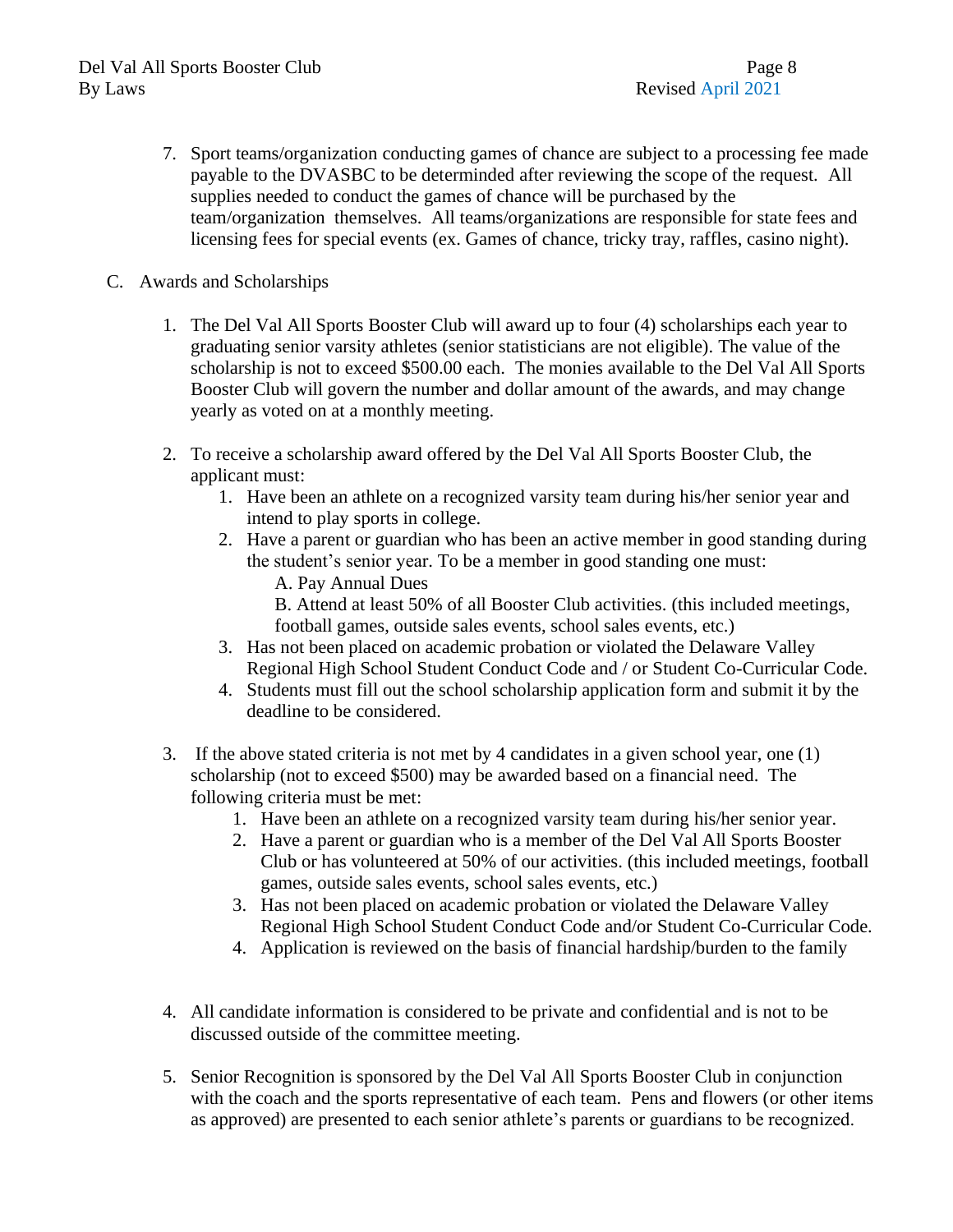This event is usually held at one of the last home games, matches or meets as arranged and communicated by the head coach. The following sports are recognized:

- Fall Season
	- o Football
	- o Cheerleading
	- o Boys Soccer
	- o Girls Soccer
	- o Field Hockey
	- o Band Band Boosters reimburse for the flowers and pens.
	- o Boys Cross Country
	- o Girls Cross Country
	- o Girls Volleyball
	- o Unified Team
- Winter Sports
	- o Boys Basketball
	- o Girls Basketball
	- o Wrestling
	- o Cheerleading (already recognized in the Fall season)
	- o Unified Team
- Spring Sports
	- o Softball
	- o Baseball
	- o Girls Track
	- o Boys Track
	- o Golf
	- o Boys Lacrosse
	- o Girls Lacrosse
	- o Unified team

## **Article XII – Dissolution Statement**

■ Should the Del Val All Sports Booster Club be dissolved, all assets, monies and records will be turned over to the Delaware Valley Regional High School Board of Education.